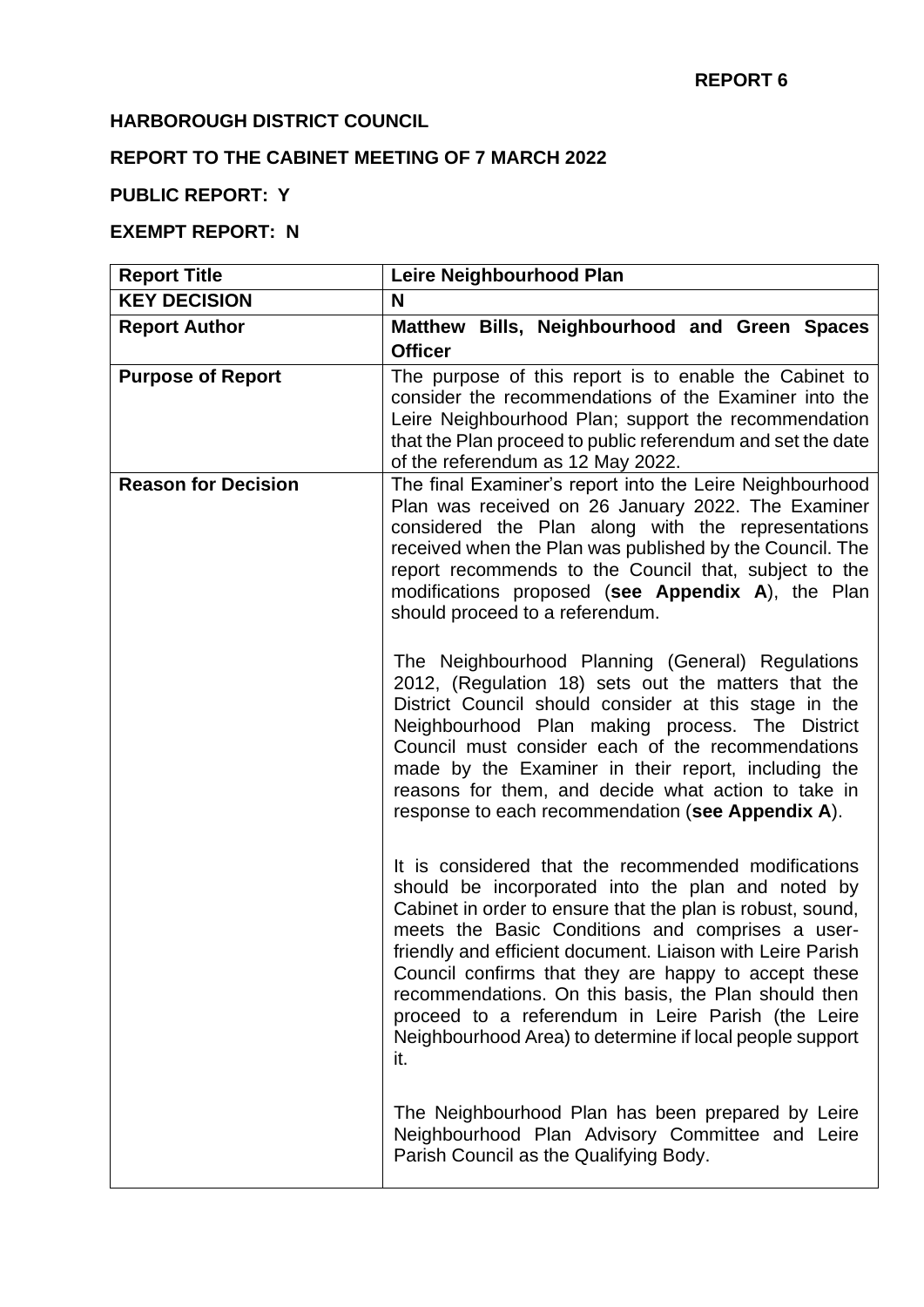|                               | The evidence provided to the Examiner within the<br>Consultation Statement gave assurance to him that the<br>consultation process was robust. The Examiner was<br>therefore satisfied that the Plan met the Basic Conditions<br>with regard to consultation.                                                                                                                 |
|-------------------------------|------------------------------------------------------------------------------------------------------------------------------------------------------------------------------------------------------------------------------------------------------------------------------------------------------------------------------------------------------------------------------|
|                               | Where the local planning authority issues a decision<br>statement (as set out under Regulation 18 of the<br>Neighbourhood Planning (General) Regulations 2012)<br>detailing its intention to send a neighbourhood plan to<br>referendum, that plan can be given significant weight in<br>decision-making, so far as the plan is material to the<br>application.              |
|                               | In proceeding to a referendum with a plan that meets the<br>prescribed Basic Conditions, the whole community will be<br>afforded the opportunity to vote on the future<br>development of the village and wider parish of Leire.                                                                                                                                              |
| Portfolio (holder)            | <b>Cllr Jonathan Bateman</b>                                                                                                                                                                                                                                                                                                                                                 |
| <b>Corporate Priorities</b>   | Council is<br>committed to<br>The<br>the<br>supporting<br>neighbourhood planning process across the Harborough<br>District. Helping communities wishing to carry out<br>neighbourhood plans is identified in the Corporate Plan<br>2018/19 to 2020/21 as a way to deliver the priority: 'The<br>People: A Healthy, Inclusive and Engaged Community'.                         |
| <b>Financial Implications</b> | The Local Planning Authority will be able to claim<br>£20,000.00 in direct financial support from the Department<br>of Levelling Up Housing and Communities (DLUHC) in<br>relation to supporting the costs of Examination and<br>Referendum once the referendum date is set. This grant<br>will be claimed in the next window for claiming<br>Neighbourhood Planning Grants. |
|                               | This direct financial support is to ensure that local<br>planning authorities receive sufficient funding to enable<br>them to meet their legislative duties in respect of<br>neighbourhood planning. These duties include provision<br>of advice and assistance; holding the examination; and<br>making arrangements for the referendum.                                     |
|                               | The cost of organising and running the referendum is<br>funded through the neighbourhood planning grant.                                                                                                                                                                                                                                                                     |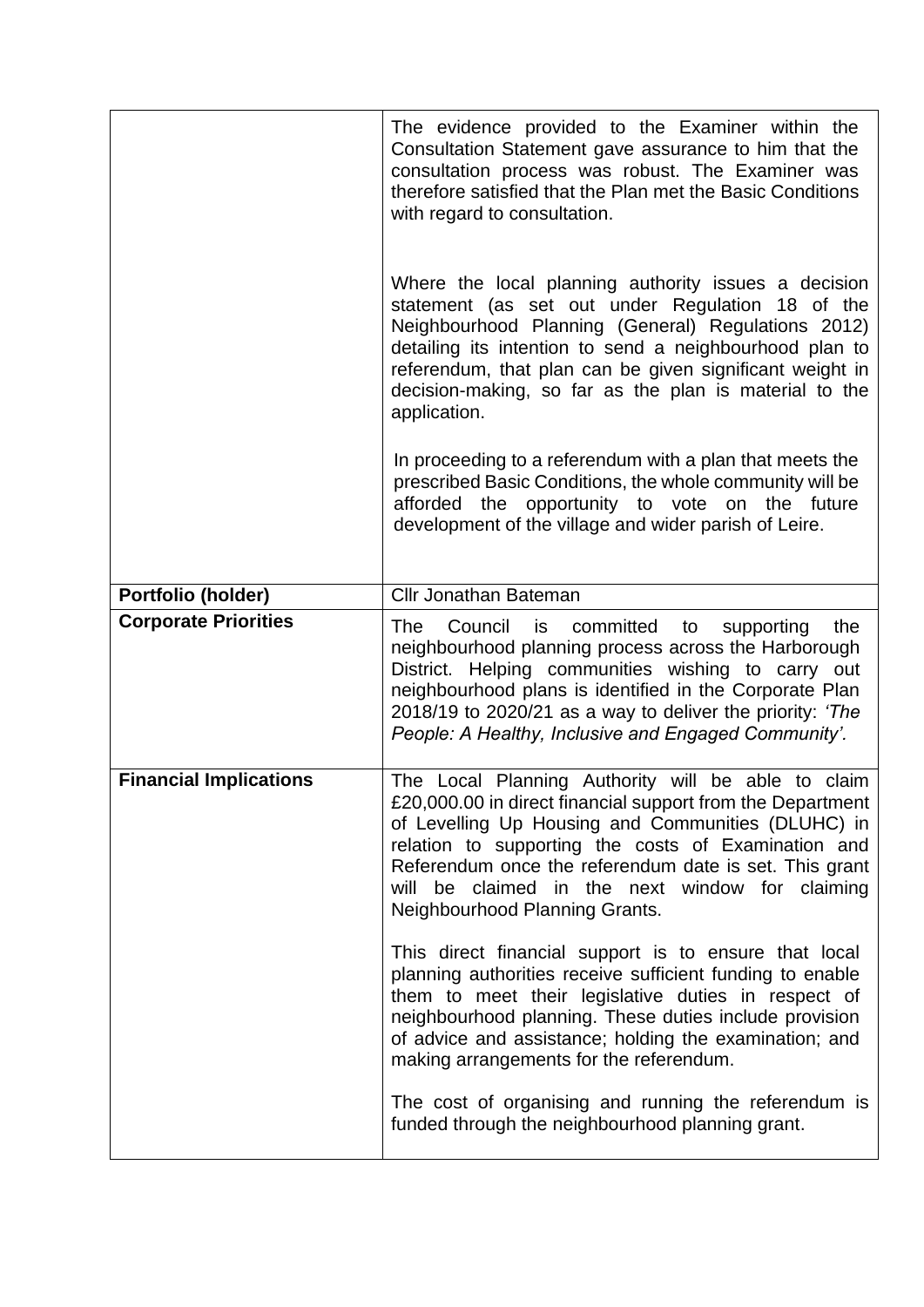| <b>Risk Management</b><br><b>Implications</b> | The following risks have been identified:                                                                                                                                                                                                                                                                                                                                                                                                                                                                                                                                                                                                                                                           |
|-----------------------------------------------|-----------------------------------------------------------------------------------------------------------------------------------------------------------------------------------------------------------------------------------------------------------------------------------------------------------------------------------------------------------------------------------------------------------------------------------------------------------------------------------------------------------------------------------------------------------------------------------------------------------------------------------------------------------------------------------------------------|
|                                               | Not following the legislation and regulations correctly could<br>leave the Council open to legal challenge.<br>The<br>circumstances where a legal challenge can be raised,<br>through a claim for judicial review, are set out in the Town<br>and Country Planning Act 1990, section 61N.                                                                                                                                                                                                                                                                                                                                                                                                           |
|                                               | The preparation of the Leire Neighbourhood Plan has, to<br>date, been supported by the Strategic Planning Team in<br>terms of providing advice, assistance given to the<br>Qualifying Body, attendance at meetings of the Qualifying<br>Body and ensuring the correct procedural steps are<br>followed. The Elections Team will now be involved in<br>ensuring a Referendum is held as soon as possible and as<br>set out in the Regulations.                                                                                                                                                                                                                                                       |
| <b>Environmental Implications</b>             | None associated with this report. The Leire Neighbourhood<br>Plan contains policies relating to the environment and has<br>been subject to a Strategic Environmental Assessment by<br>the Council which has concluded there are no significant<br>detrimental effects on the natural and historic environment,<br>Natura 2000 sites, or Ramsar sites. Natural England,<br>Historic England and The Environment Agency were asked<br>to comment on his conclusion and Natural England and the<br>Environment Agency responded and confirmed their<br>support. The Examiner is satisfied that the Plan meets all<br>the<br>legislative<br>requirements<br>with<br>the<br>regard<br>to<br>environment. |
| <b>Legal Implications</b>                     | The Neighbourhood Plan, as proposed to be amended, is<br>considered to meet the Basic Conditions which were set<br>out in law following the Localism Act (see paragraph 8 of<br>Schedule 4B to the Town and Country Planning Act 1990<br>(as amended)) and this has been confirmed in the<br>Examiner's Report. The Plan is also considered to meet<br>all the relevant legal and procedural requirements.                                                                                                                                                                                                                                                                                          |
|                                               | Should the District Council decide to accept the<br>recommendations of this report; a Decision Statement<br>will be prepared and published on the Harborough District<br>Council website in accordance with the regulations.<br>Necessary preparations for a referendum in accordance<br>with the referendum regulations will then proceed.                                                                                                                                                                                                                                                                                                                                                         |
| <b>Equality Implications</b>                  | In preparing the Plan, the Leire Neighbourhood Plan<br>Advisory Committee has taken time to involve and inform<br>as wide a range of individuals, households, businesses<br>and interest/community groups as possible through a                                                                                                                                                                                                                                                                                                                                                                                                                                                                     |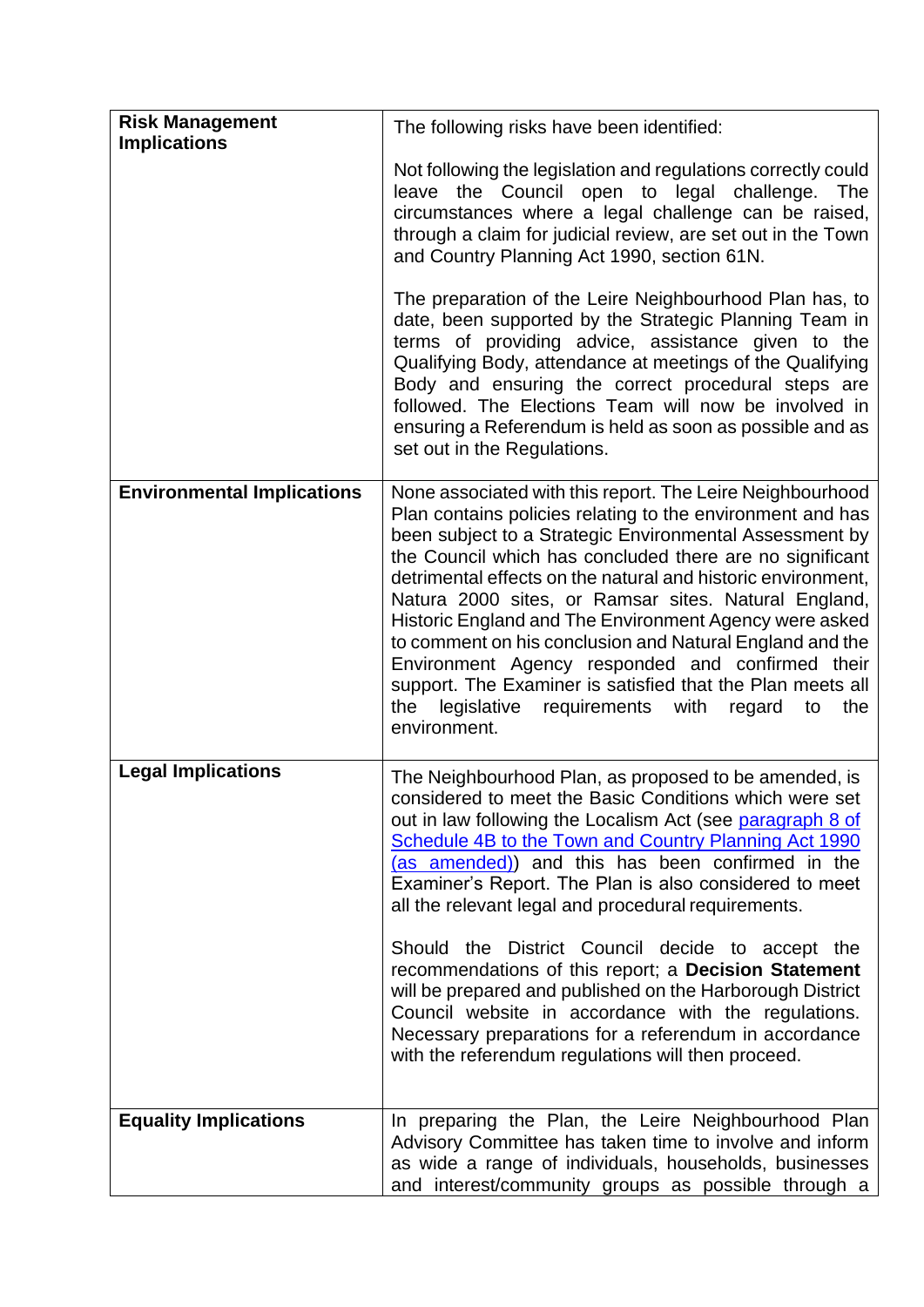|                                     | variety of means. This is set out in the Consultation<br>Statement accompanying the Plan, which is referred to in<br>the Examiner's report.<br>Furthermore, in his report the Examiner concludes that<br>the Plan is compatible with EU obligations and does not<br>breach the European Convention on Human Rights<br>obligations as set out in paras 29 to 32 of the Examiner's<br>report (see Appendix B). |
|-------------------------------------|--------------------------------------------------------------------------------------------------------------------------------------------------------------------------------------------------------------------------------------------------------------------------------------------------------------------------------------------------------------------------------------------------------------|
| <b>Data Protection Implications</b> | The Council collects information from communities in order<br>to assist the delivery and provision of Neighbourhood<br>Planning.                                                                                                                                                                                                                                                                             |
|                                     | The information supplied by communities and stakeholders<br>is used for Neighbourhood Planning only.                                                                                                                                                                                                                                                                                                         |
|                                     | Respondents to the Regulation 16 consultation are<br>informed that the information may be shared with other<br>Council departments or partners such as Neighbourhood<br>Plan Examiner.                                                                                                                                                                                                                       |
|                                     | The information is held in accordance with the Council's<br>Document Retention and Disposal Policy and HDC only<br>asks for as much information as is required to respond to<br>enquiries or service need.                                                                                                                                                                                                   |
|                                     | The Council is obliged to collect this information under The<br>Neighbourhood Planning (General) Regulations 2012, The<br>Neighbourhood Planning (General) and Development<br>Management Procedure (Amendment) Regulations 2016<br>Neighbourhood Planning (referendums)<br>The<br>and<br>Regulations 2012.                                                                                                   |
|                                     | Stakeholders<br>and<br>communities are informed<br>how<br>information collected is used, how HDC maintain the<br>security of the information, and of the respondent's rights<br>to access information HDC hold.                                                                                                                                                                                              |
| <b>Consultation</b>                 | In reaching this stage, the consultation requirements set<br>out in the legislation and the regulations have been<br>complied with as follows:                                                                                                                                                                                                                                                               |
|                                     | Designation of the Neighbourhood Plan Area under<br>٠<br>Regulation 5A on 4 December 2017;<br>Pre-Submission Consultation for plan (reg. 14) from<br>13/7/2020 to 24/8/2020; and<br>Submission Consultation (reg. 16) from 7/4/2021 to<br>19/5/2021.                                                                                                                                                         |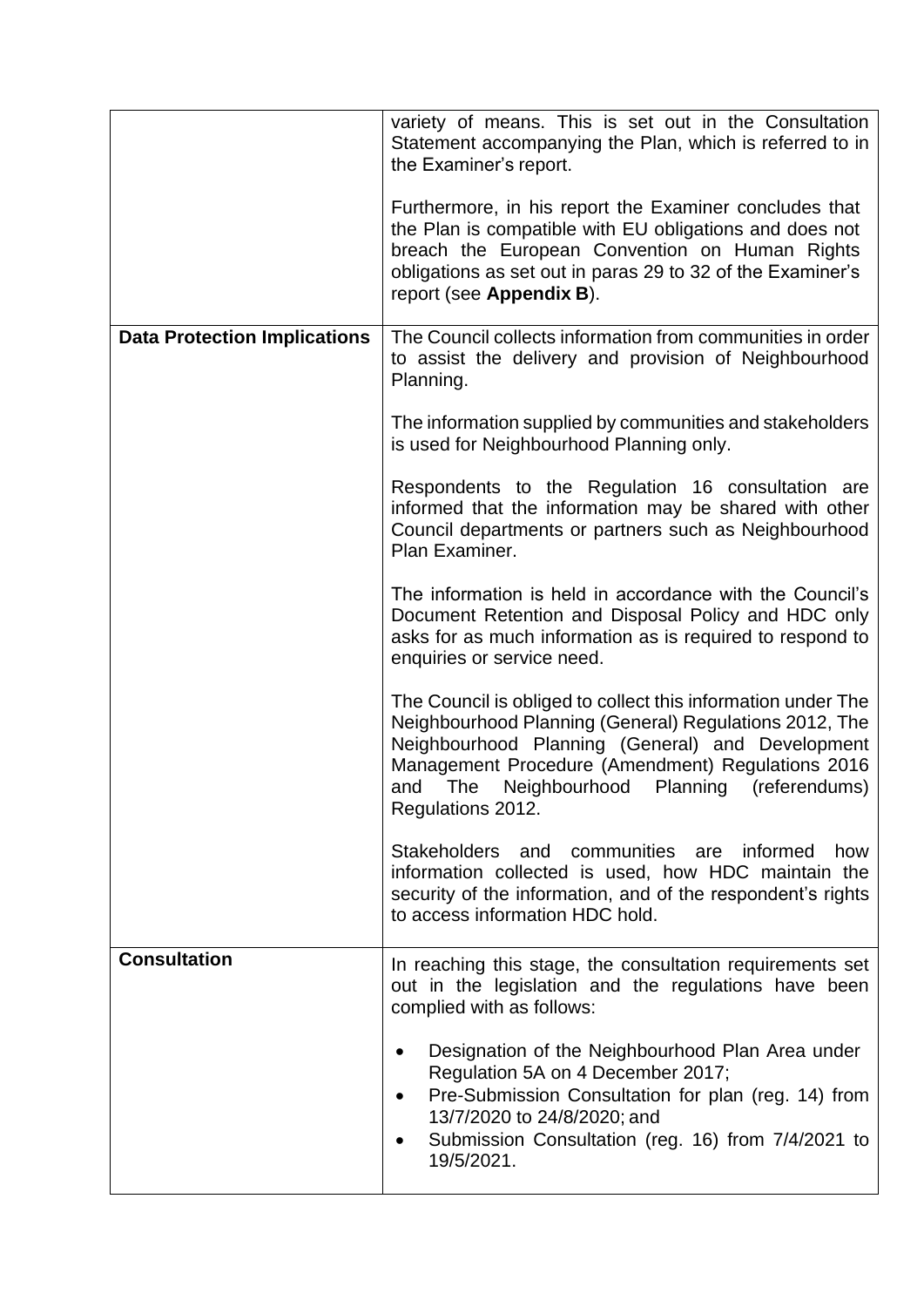|                          | The Neighbourhood Planning (General) Regulations<br>(2012) require the Council's 'Decision Statement', in<br>relation to the Examiner's recommendations, to be<br>published on the Harborough District Council website<br>along with the Examiner's report.<br>Other specified documents and correspondence with the<br>Examiner have been published on the Council website as<br>required.                                                                                                                                                                                                                                                                           |
|--------------------------|-----------------------------------------------------------------------------------------------------------------------------------------------------------------------------------------------------------------------------------------------------------------------------------------------------------------------------------------------------------------------------------------------------------------------------------------------------------------------------------------------------------------------------------------------------------------------------------------------------------------------------------------------------------------------|
| <b>Options</b>           | all<br>of<br>the<br>Examiner's<br>1.To<br>reject<br>some<br>or<br>recommendations. This option is not considered<br>appropriate as the proposed modifications will make<br>the Plan more robust and enable it to meet the<br>prescribed Basic Conditions.<br>2. To decide not to proceed to referendum on the<br>Neighbourhood Plan. Given that the Plan has<br>successfully passed through the examination<br>process, there is no reason why the Plan, including<br>modifications, should not proceed to Referendum.<br>In the light of this, this option is not considered<br>appropriate.                                                                         |
| <b>Background Papers</b> | Leire Neighbourhood Plan submission version.                                                                                                                                                                                                                                                                                                                                                                                                                                                                                                                                                                                                                          |
| <b>Recommendation</b>    | That the Cabinet accepts the Independent<br>1.<br>Examiner's recommended changes to the Leire<br>Neighbourhood Plan in full as set out in the<br>the<br>schedule<br>at<br>Appendix A<br>and<br>notes<br>Leire<br>that<br>the<br>recommendation<br>amended<br>Neighbourhood Plan should proceed<br>to a<br>referendum of voters within the Parish of Leire to<br>establish whether the Plan should form part of the<br>Development Plan for the Harborough District.<br>That the Cabinet approves the holding of a<br>2.<br>referendum relating to the Leire Neighbourhood<br>Plan on 12 May 2022 that will include all of the<br>registered electors in Leire Parish. |

### **1 Introduction**

1.1 The final Examiner's report into the Leire Neighbourhood Plan was received on 26 January 2022. The Examiner considered the Plan along with the representations received when the Plan was published by the Council. The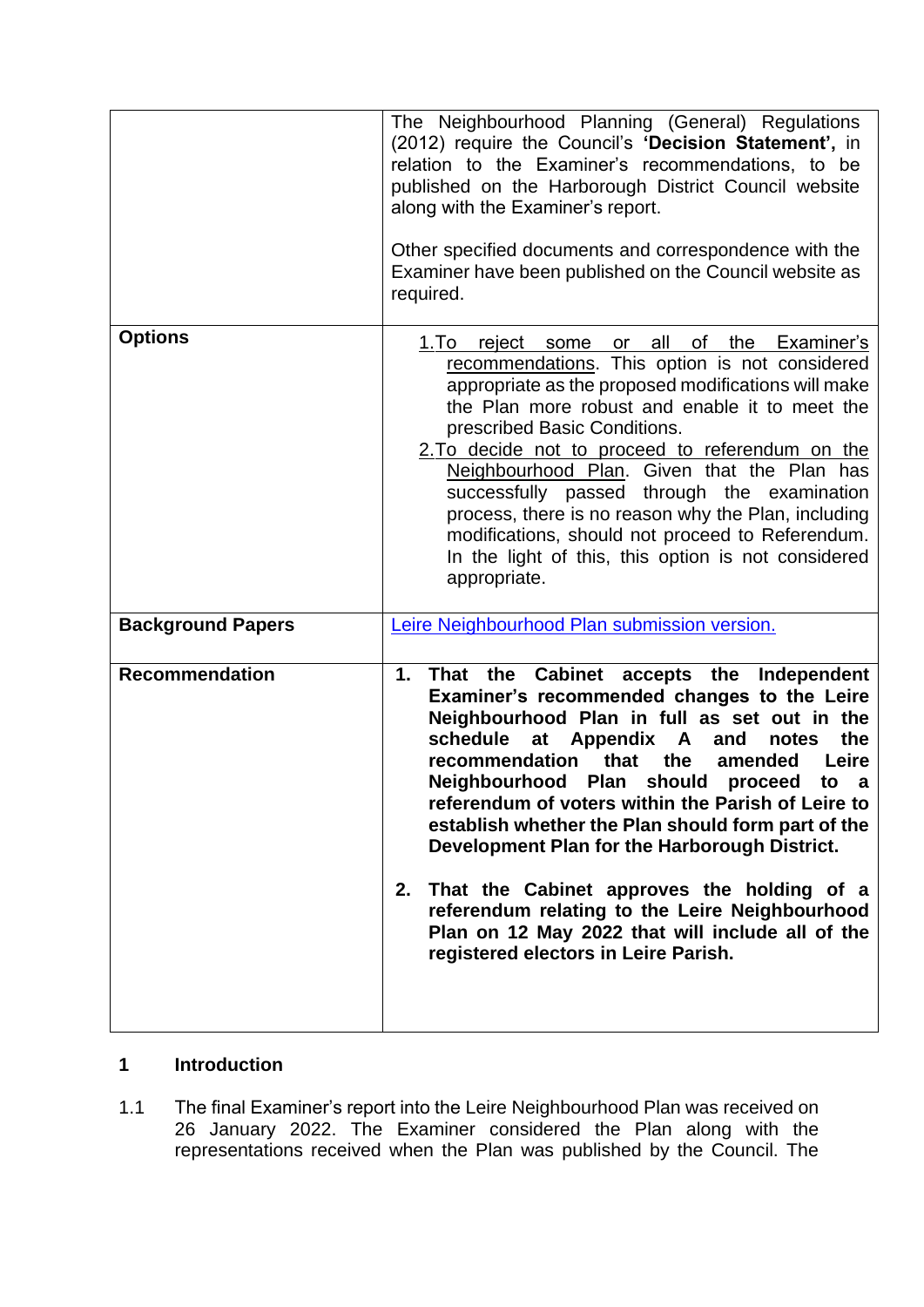report recommends to the Council that, subject to the modifications proposed (see **Appendix A**), the Plan should proceed to a referendum.

- 1.2 The Council is committed to supporting the neighbourhood planning process across the Harborough District. Helping communities wishing to carry out neighbourhood plans is identified in the Corporate Plan 2019/20 to 2020/21 as a way to deliver the priority: *'The People: A Healthy, Inclusive and Engaged Community'.*
- 1.3 Harborough District currently has 26 Neighbourhood Plans that are 'made' and five Plans that have been successfully reviewed. The Leire Neighbourhood Plan will become part of the Development Plan for the District if approved to proceed to referendum and receives a 'yes' vote from the community.

#### **2 Key Facts**

- 2.1 The Leire Neighbourhood Plan has been led by the Leire Parish Council, as the Qualifying Body, in conjunction with the local community. The Leire Neighbourhood Plan seeks to allocate one site for housing (5 units with a minimum of 2 affordable units) and has policies to allow development to come forward within the defined Limits to Development subject to certain criteria.
- 2.2 The Plan for Leire seeks to achieve the following:

• Ensure that development takes place in the most sustainable locations;

• Encourage the right types of development that meet local needs;

• Protect important buildings and structures of historic and architectural interest;

- Protect important community facilities;
- Promote high quality design in new development:
- Protect the countryside and special landscape;

• Protect open spaces that are important to the community and/or wildlife; and

• Seek ways of addressing the problems of traffic congestion.

- 2.3 The examination version of the Leire Neighbourhood Plan was submitted to the Council on 6 January 2021. Following initial verification checks, a six-week period of public consultation on the Plan was held running from 7 April 2021. A total of 19 responses were received with each respondent made multiple representations on most aspects of the Plan.
- 2.4 A number of respondents made complaints that the consultation of the Qualifying Body was insufficient, and their decision making was not transparent. All the allegations made were forwarded to the Examiner who asked for clarification from the Qualifying Body, District Council and asked the respondents for further information as part of an additional consultation. The Examiner considered all the evidence as part of his examination and concluded that the consultation was sufficient, and the Plan met the Basic Conditions.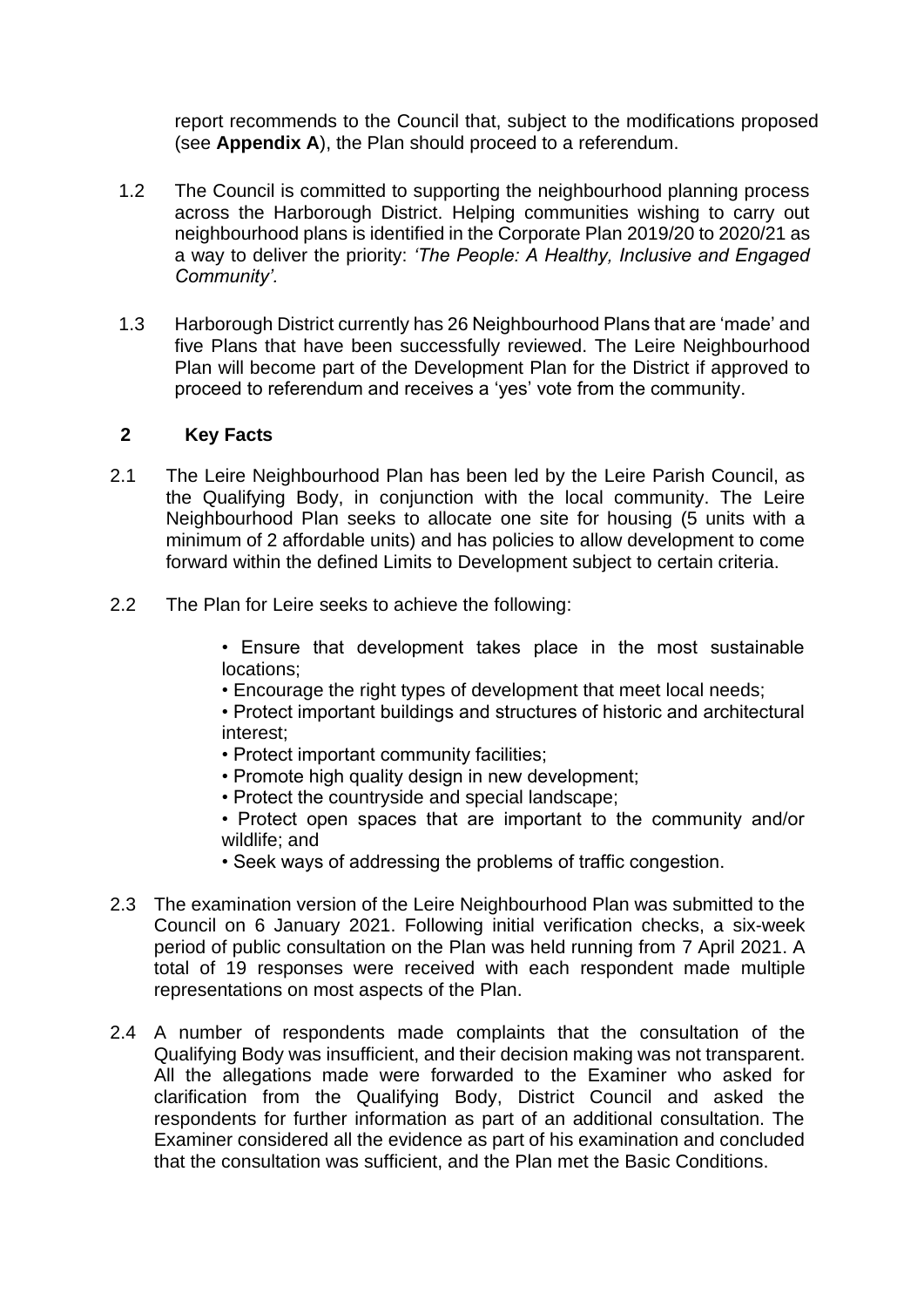- 2.5 The Council, with the agreement of Leire Parish Council, appointed Timothy Jones (Barrister, No5 Chambers) as the Independent Examiner in July 2021. All the representations received on the Examination Version of the Plan were forwarded to the Examiner for consideration. The Examiner was satisfied that all the responses could be assessed without the need for a public hearing.
- 2.6 The Examination took place from 28 July 2021 to 26 January 2022. The examiner must assess whether a neighbourhood plan meets the basic conditions and other matters set out in paragraph 8 of Schedule 4B of the Town and Country Planning Act 1990 (as amended). The basic conditions are:
	- Having regard to national policies and advice contained in guidance issued by the Secretary of State, it is appropriate to make the neighbourhood plan,
	- The making of the neighbourhood plan contributes to the achievement of sustainable development,
	- The making of the neighbourhood plan is in general conformity with the strategic policies contained in the development plan for the area,
	- The making of the neighbourhood plan does not breach, and is otherwise compatible with, European Union (EU) obligations,
	- Prescribed conditions are met in relation to the neighbourhood plan and prescribed matters have been complied with in connection with the proposal for the neighbourhood plan.
- 2.7 In examining the Plan, the Examiner is also required to check whether:
	- the policies relate to the development and use of land for a designated neighbourhood plan area; and
	- the Plan meets the requirements of Section 38B of the Planning and Compulsory Purchase Act 2004 (the Plan must specify the period to which it has effect, must not include provision about development that is excluded development, and must not relate to more than one neighbourhood area); and
	- the Plan has been prepared for an area that has been designated under Section 61G of the Localism Act and has been developed and submitted for examination by a qualifying body.
- 2.8 Mr Jones has concluded that the Plan meets the Basic Conditions and other legal requirements and should proceed to referendum subject to recommended modifications.
- 2.9 The final Examiner's Report into the Plan was received by the Council on 26 January 2022 and was made available to the public on the Council's website shortly after. A full copy is included in **Appendix B** of this report. The report recommends to the Council that, subject to the modifications proposed the Plan should proceed to a Referendum.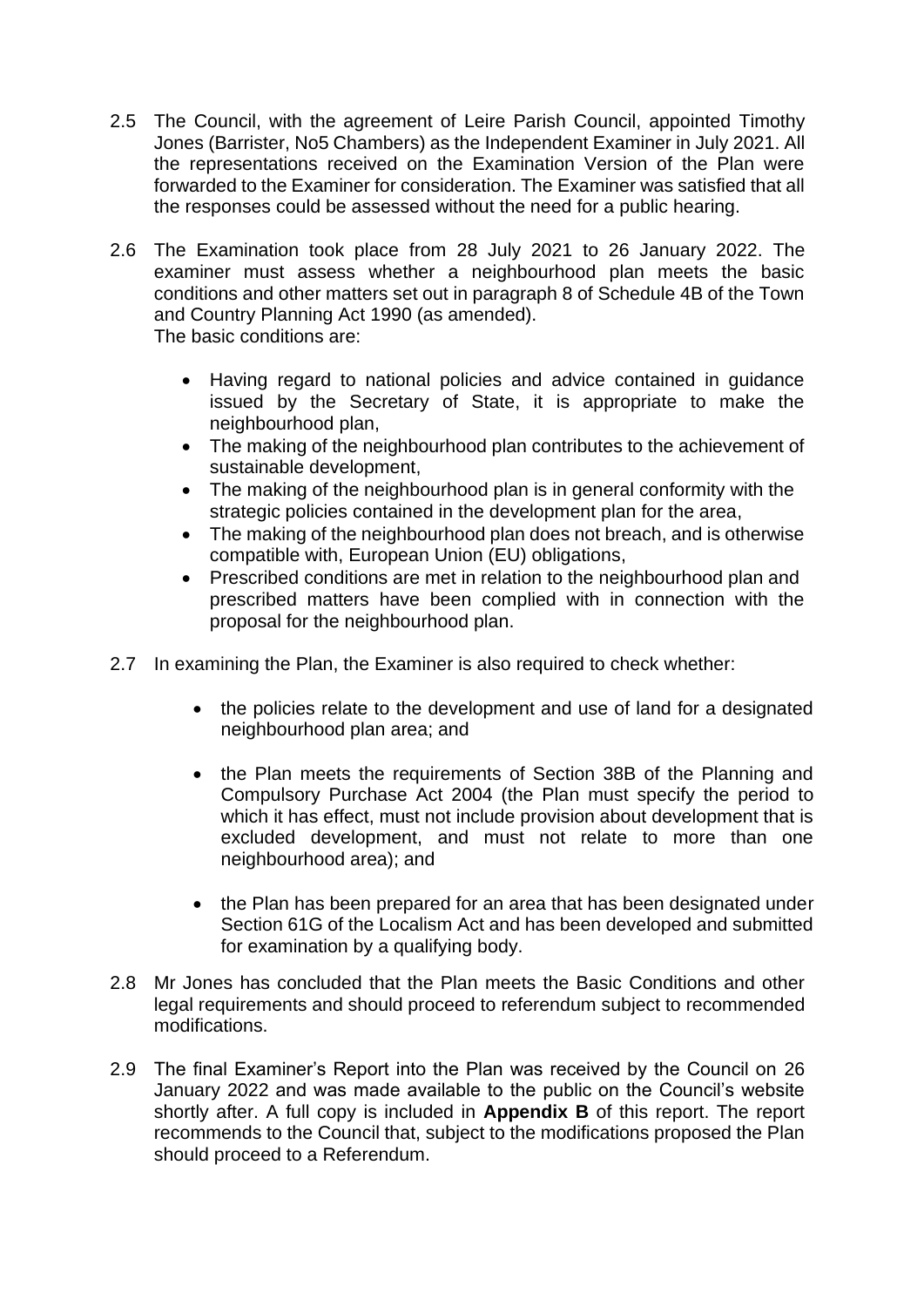- 2.10 A schedule of the Examiner's recommendations is set out at **Appendix A**. The main changes recommended by the Examiner (in order to meet the 'Basic Conditions') are to make the Plan appropriate for use in determining planning applications and to ensure clarity in the policies and the maps included in the text
- 2.11 Leire Parish Council have given the Examiner's Report due consideration and resolved that it is in agreement with the recommended modifications of the Examiner to the Neighbourhood Plan and have confirmed this in writing to the Council on 14 February 2022. Officers are also in agreement with the recommendations of the Examiner.
- 2.12 The Examiner is also tasked with considering whether the Referendum Area should be extended beyond the designated Neighbourhood Area. The Examiner concludes that a Referendum based on the Leire Neighbourhood Area as confirmed on 4 December 2017 is appropriate. Officers agree with this recommendation.
- 2.13 The Examiner states in paragraph 63 of the report: *I recommend that the modified NDP proceed to a referendum, the referendum area being the area of the Draft NDP, namely the parish of Leire.*
- 2.14 The Neighbourhood Planning (General) Regulations 2012 set out that if the Council agrees to the recommendations of this report, it must publish a '**Decision Statement'** on the Plan. This must set out the District Council's decision on the Leire Neighbourhood Plan and the reasons for making that decision. It is normal practice for the date of the Referendum to also be specified. The suggested changes will then be made to the Plan by the Qualifying Body ready for publication as one of the specified documents that must be in place in order to allow the Referendum to proceed.
- 2.15 The date for the referendum is provisionally set for **12 May 2022**. Therefore, the final version of the Plan and the Information Statement must be on Harborough District Council's website on **30 March 2022** at the latest, i.e., at least **28 working days** before the provisional date set for the Referendum. The Council will also need to ensure that the publication of 'notice of referendum' takes place on **4 April 2022** i.e., at least **25 working days** before the provisional date set for the referendum. The detailed requirements in respect of the Referendum process are set out in the [Neighbourhood Planning \(Referendums\) Regulations](http://www.legislation.gov.uk/uksi/2012/637/contents/made) [2012.](http://www.legislation.gov.uk/uksi/2012/637/contents/made)
- 2.16 The referendum will follow a similar format to an election. All those registered to vote within the Neighbourhood Area will be given the opportunity to be involved in the Referendum. Local residents will receive a ballot paper with the question:

**'Do you want Harborough District Council to use the Neighbourhood Plan for Leire to help it decide planning applications in the neighbourhood area**?'